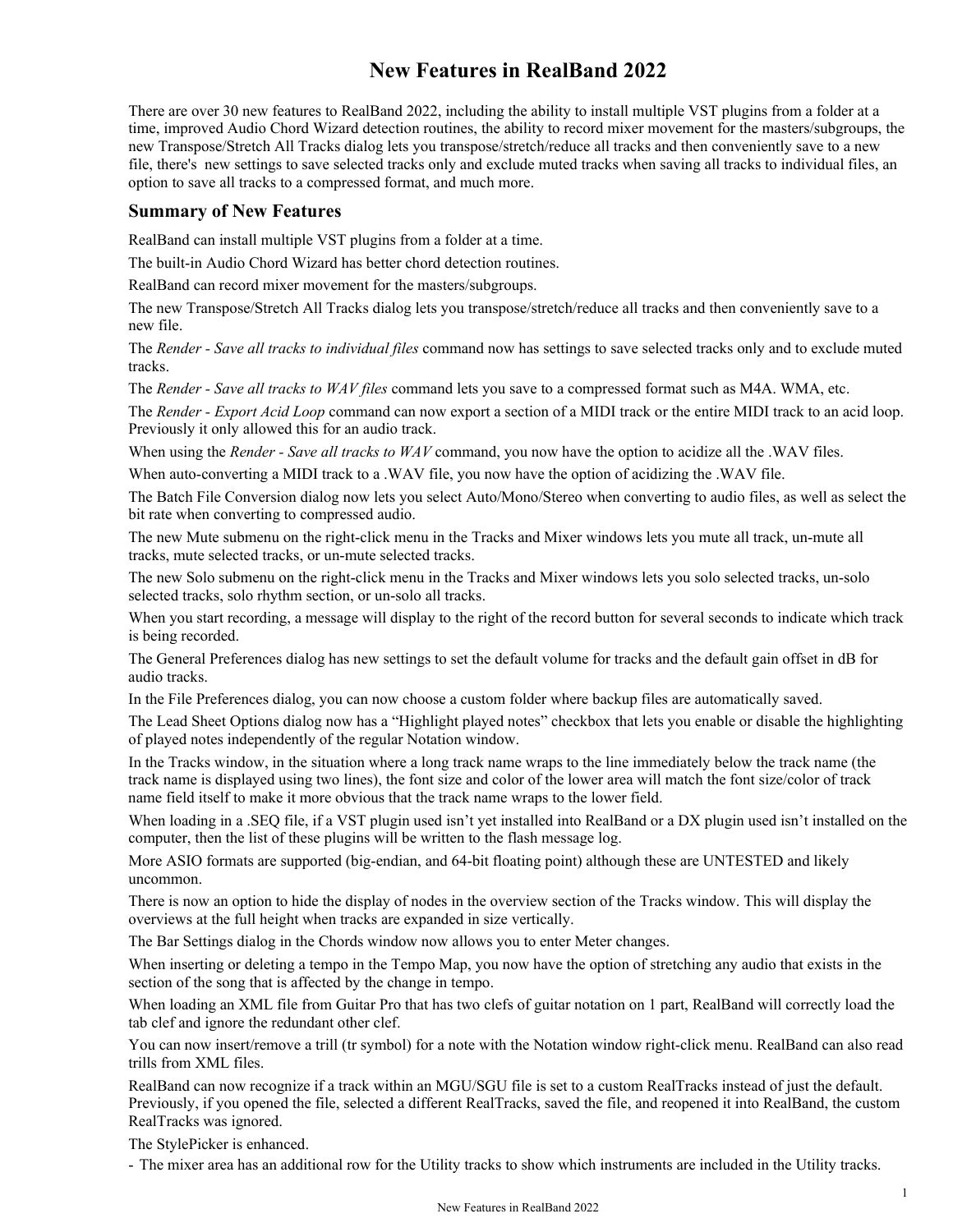- The Other filter button has more menu items.
- The Set # column shows HalfDouble for Half-time/Double-time variation styles.
- We've added more user categories (e.g., Xtra12 All Styles, XPro Styles, Style Demos with Vocals, etc.)

The RealTracks Medley dialog is improved.

- It now opens instantly.

- The arrow buttons have been removed. You can now just click on the list to select RealTracks.

# **Features and Fixes since 2021 Release**

Added: RealBand will now let you save audio tracks as Utility Tracks when saving to an MGU or SGU.

Added: RealBand can now import floating point 32-bit WAV files.

Added: Cut-time symbol will be shown instead of 2/2 time signature, if Cut-Time mode is selected in Notation window.

Added: RealBand.exe (2020 version) can now be launched from the RealBand folder if you need to run the 32-bit version of RealBand.

Fixed: Distorted button images when hovering the mouse over the tool bar buttons in Windows 11.

Fixed: When printing, sometimes the lyrics of the previous line would also show up at the beginning of the next line.

Fixed: The wrong bars were being sent to the routine that generates the intelligent audio harmonies.

Fixed: The bar offset not was not being taken into account for the From Bar and Thru Bar fields of the harmonies dialog.

Fixed: If an XML file being saved contained a drum track, then notes on the bottom staff would display too low in other programs

Fixed: If generating a section of a RealTtracks that was all rests, a yellow message would say WaveInstructionsToWaveFile failed without explaining this could be due to the section of the track consisting of all rests.

Fixed: when generating RealDrums in the case of multiple sections, then a flash message might show up saying the folder doesn't exist.

Fixed: RB will now reduce the size of the Chord font in the notation window, when appropriate, to ensure the chords fit within the bar.

Fixed: Could get distorted audio when recording with ASIO, with input monitoring effects enabled.

Fixed: Issue with event list event times sometimes displaying incorrectly, when odd time sigs, or multiple time sigs, exist

Fixed: Undo of an audio transpose didn't work, if the transpose was a result of a key sig change.

Fixed: Hi-Q midi patches were not working. Now, Sforzando Hi-Q midi patches are supported, when right clicking on a MIDI track in the Tracks Window, and choosing "Select Hi-Q MIDI Synth Patch."

Fixed: if a song with gain nodes is loaded in, or changes to gain nodes were made for the current song, and the song was rendered without first playing it at all, then gain nodes could be ignored during rendering.

Fixed: max number of patches in a patch list increased from 2000 to 20000 to support modern synths with lots of patches.

Fixed: issue with jBridge not working correctly as a result of not being able to read a registry key

Fixed: Program would silently crash (quit) when selecting FlexASIO driver

Fixed: If changing the song sample rate in Audio Settings and then going into the ASIO Drivers dialog, then "resampler in use" or "resampler NOT in use" might be incorrect.

Fixed: If Windows Audio input/output drivers had different sampling rates, then the warning message was shown too frequently. It will not be shown once per session, or when recording is pressed.

Fixed: You could only resize the track height in the Tracks Window by hovering the mouse over the overview area but not the panel area on the left side of the screen.

Fixed: Generated loops would be completely silent

Fixed: Print options doesn't adhere to the Bars Per Line in Print Options when "from this screen on" is changed in Notation Window. (Fixed by adding a checkbox setting to Ignore Bars Per Line Markers.)

Fixed: When printing, and a Bars Per Line marker exists in 2nd row of notation, then the first row being printed might have the incorrect bars per line.

Fixed: When loading in an MGU/SGU, slurs entered in Band-in-a-Box Notation aren't in RealBand Notation.

Fixed: When importing an SGU that has drums forced to MIDI, it generates RealDrums instead

Fixed: Held Option in RealTrack picker does not work

Fixed: Can't save mono WMA files (could do so in RB2020 and earlier)

Fixed: Load Audio Category Effects does nothing

Fixed: Interpret Chords always uses Audio interpretation instead of MIDI

Fixed: RealBand sometimes creates an empty / incorrect registry key that confuses the installers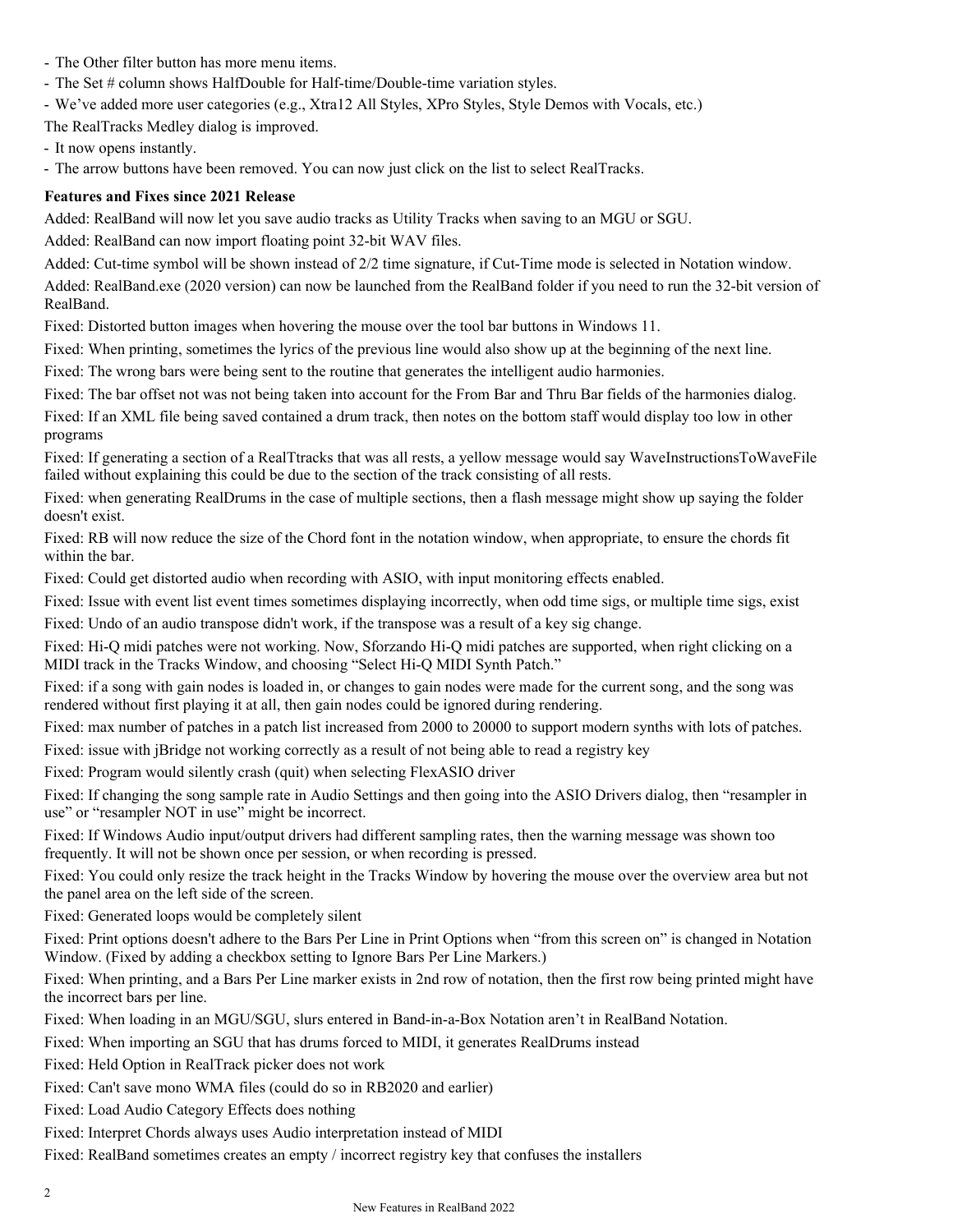Fixed: When typing in the Comments Window, hotkeys like "r" for record would get triggered.

Fixed: RealBand would freeze up when Time Stretch and Pitch Shift of Selected Audio Tracks, in the Tracks Window rightclick menu, was executed.

Fixed: RealBand would get an access violation if loading in an MGU or SGU that contained utility tracks. Now the utility tracks will be loaded.

Fixed: language strings added.

Fixed: Save As button - Save Chords Window or Notation to video file, would not always generate the video properly or notify you that it was complete.

Fixed: "Converting file..." notification during/after a take was kept.

Fixed: "Invalid SMTPE Frame offset" notification. (edited)

Fixed: When using the Browse button in the File Prefs, or the Audio Prefs, the edit field to the left of the button would not get filled with the path you just selected.

Fixed: Right-clicking on the track number in the Mixer Window wasn't launching the right click popup menu FIXED - if you had RB configured to run as an administrator, and you right click on a file in Windows Explorer and select one of the items in the RealBand submenu, nothing would happen at all. Note: You'll still have to respond to a windows prompt/question to run in admin mode.

Fixed: After running ACW a Yes/No question asking about stretching the audio was popping up, when it wasn't supposed to. This could also occur in Beta 1 in other places that it wasn't supposed to, such as when loading in an XML file with multiple tempos.

Fixed: When loading a style that had a utility track set to a RealTracks, RealBand will now be able to generate the RealTrack for that utility track.

Fixed: The RealBand Forum button in the About dialog would go to the main forum page and not the RealBand forum page.

### **Details of New Features**

RealBand can install multiple VST plugins from a folder rather than one at a time.

When you press the [Scan Folder for VST Plugins] button in the DX/VST Options dialog (DX/VST Window – [Options]) and select a folder, RealBand will automatically scan the VST/VSTi plugins in that folder and its subfolders. (Note: It's not advisable to let RealBand scan the entire hard drive. Select folders where you think plugins exist.)



The built-in Audio Chord Wizard has better chord detection routines.

| <b>Till</b> Interpret Chords |                                                     |                                |    | ш | $\times$ |
|------------------------------|-----------------------------------------------------|--------------------------------|----|---|----------|
|                              | Use Audio Interpretation<br>Use MIDI Interpretation |                                |    |   |          |
| Fine Tune Cents: 0           |                                                     | <b>∞</b> De-Clam               |    |   |          |
| Bass Split Note: C#4         |                                                     | Attenuate Bass Harmonics       |    |   |          |
| Lowest Bass Note: E 2        |                                                     | Harmonic Scaling               |    |   |          |
|                              |                                                     | 3db Beat Detection Sensitivity |    |   |          |
|                              | From Bar:<br>1                                      | Thru Bar:                      | 34 |   |          |
|                              | Cancel<br>ОК                                        | Help                           |    |   |          |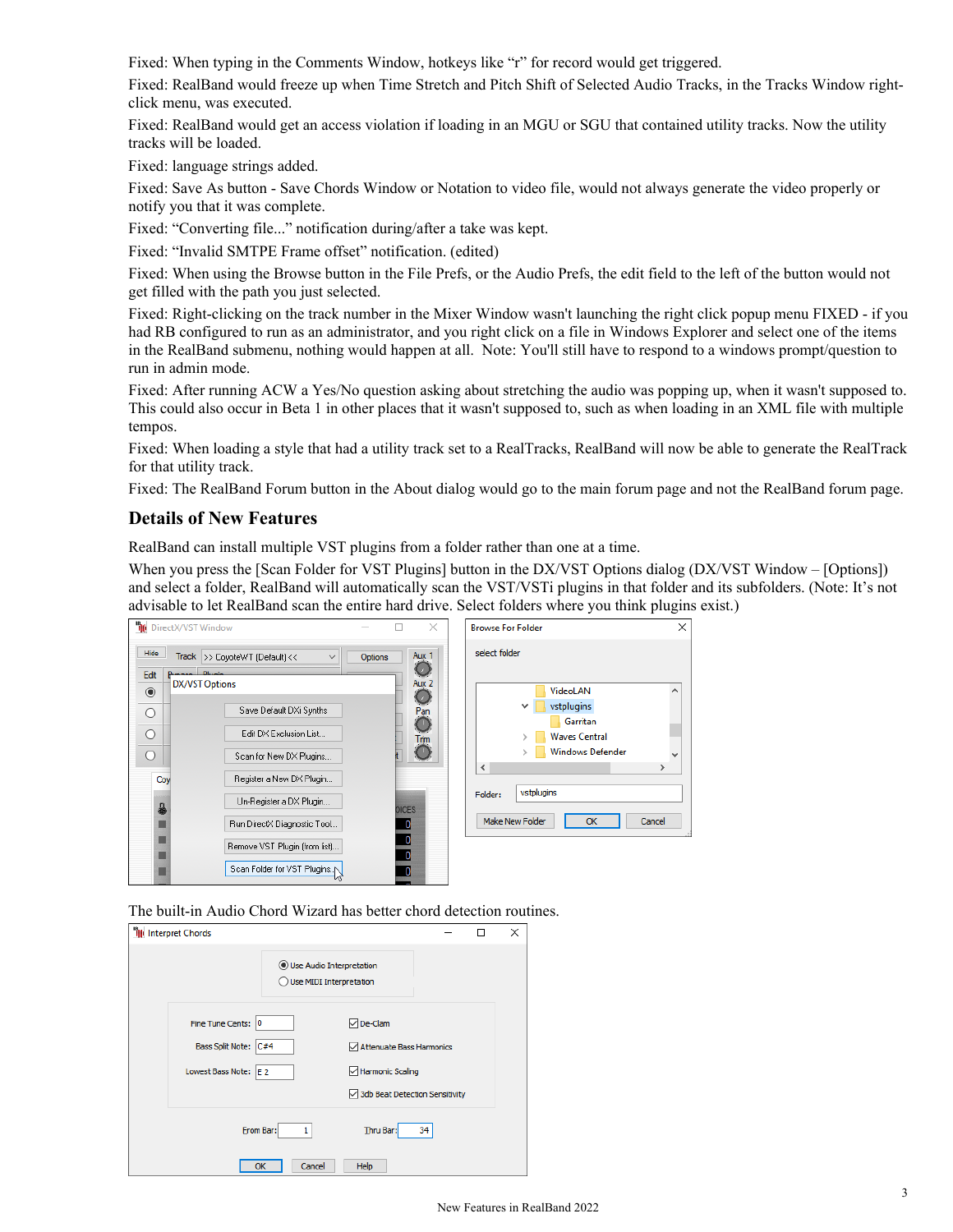RealBand can record mixer movement for the masters/subgroups if you move one of the 16 audio output sliders in the lower right section of the Mixer (which normally function as master audio outputs).



The new Time Stretch and/or Transpose Entire Song dialog lets you transpose/stretch/reduce all tracks and then conveniently save to a new file. You can access this dialog from the Edit menu.

| Time Stretch and/or Transpose entire song                                      | × |
|--------------------------------------------------------------------------------|---|
| Source file:<br>C:\RealBand\Files\Funk_Bass.WAV<br>Change                      |   |
| Time Stretch (or Reduce)                                                       |   |
| ⊡ Enabled                                                                      |   |
| 85.10638<br>New Length Percentage                                              |   |
| 117.5<br>New Speed Percentage                                                  |   |
| 120<br>New Tempo: 141<br>Old Tempo:<br>÷                                       |   |
| Transpose<br>⊡ Enabled<br>Semitones: B<br>$\div$<br>$Cents: \vert 0 \vert\div$ |   |
| Save as file:                                                                  |   |
| C:\RealBand\Files\Funk_Bass1.WAV<br>Select file                                |   |
| File Type: WAV                                                                 |   |
| Save as File<br>Close<br>Help                                                  |   |

The *Render - Save all tracks to individual files* command now has settings to save selected tracks only and to exclude muted tracks.

| lile Save all tracks to individual au |                                                                                                     |      |  |
|---------------------------------------|-----------------------------------------------------------------------------------------------------|------|--|
|                                       |                                                                                                     |      |  |
| Audio File Type:                      | <b>WAV</b>                                                                                          |      |  |
|                                       | Selected Tracks Only                                                                                |      |  |
|                                       |                                                                                                     |      |  |
|                                       | Exclude Muted Tracks                                                                                |      |  |
| track type.                           | This command will save all tracks to either audio<br>(WAV, WMA, etc.) or MID files depending on the |      |  |
|                                       |                                                                                                     |      |  |
| OK - Save tracks                      | Cancel                                                                                              | Help |  |

The *Render - Save all tracks to WAV files* command lets you save to a compressed format such as M4A, WMA, etc.

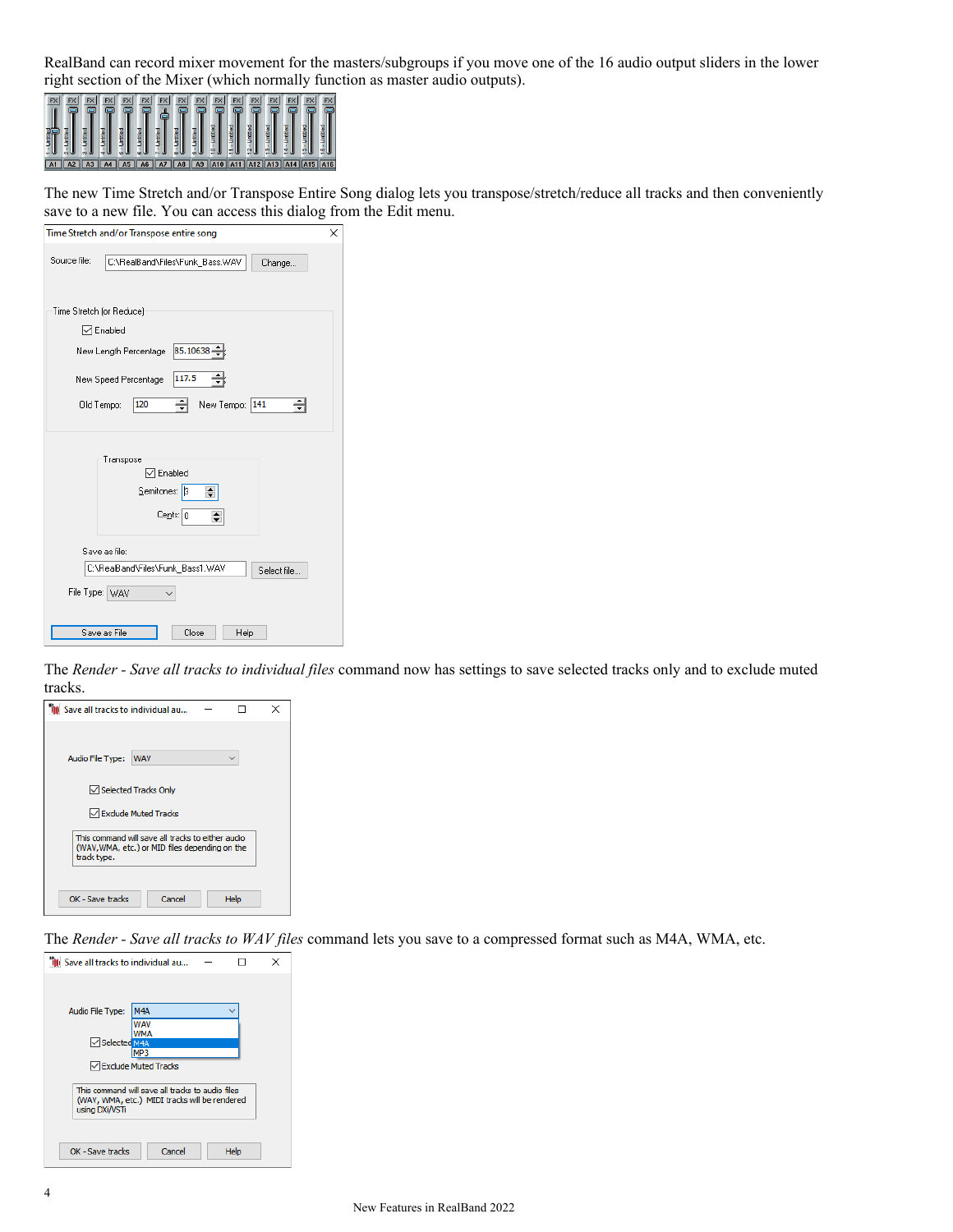The *Render - Export Acid Loop* command can now export a section of a MIDI track or the entire MIDI track to an acid loop. Previously it only allowed this for an audio track.



When using the *Render - Save all tracks to WAV* command, you now have the option to acidize all the .WAV files. The "Acidize WAV?" message will pop up once and the settings will be applied to all tracks except drums which will be autodetected based on either the track name or the MIDI note channels in the case of a MIDI track.

| <sup>18</sup> Save all tracks to individual au |              | × | RealBand                                   |
|------------------------------------------------|--------------|---|--------------------------------------------|
| Audio File Type:<br><b>WAV</b>                 | $\checkmark$ |   | Do you want to acidize all the wave files? |
| Selected Tracks Only                           |              |   | <b>No</b><br><b>Yes</b>                    |
| <b>▽ Exclude Muted Tracks</b>                  |              |   |                                            |

When auto-converting a MIDI track to a .WAV file, you now have the option of acidizing the .WAV file.

|  | Auto Convert Individual MIDI Track to WAV File    |  |  |
|--|---------------------------------------------------|--|--|
|  | Auto Convert Individual MIDI Track to Audio Track |  |  |

The Batch File Conversion dialog now lets you select Auto/Mono/Stereo when converting to audio files, as well as select the bit rate when converting to compressed audio.

| Render<br><b>Batch Convert</b> | <b>THE Batch File Conversion</b> |                              |                                  |              |
|--------------------------------|----------------------------------|------------------------------|----------------------------------|--------------|
|                                | <b>Input File Type:</b>          |                              | Output File Type:                |              |
|                                | RB Files (.SEQ)<br>$\checkmark$  |                              | MP3 Files (.MP3)<br>$\checkmark$ |              |
|                                |                                  | Bit rate (quality): 320 Kbps |                                  | $\checkmark$ |
|                                |                                  | Channels: Stereo             | $\checkmark$                     |              |
|                                | Input File Path:                 |                              | Auto<br>Mono<br>Stereo           |              |
|                                | F:\RealBand\                     | Select                       | F: RealBand                      | Select       |

The new Mute submenu on the right-click menu in the Tracks and Mixer windows lets you mute all track, un-mute all tracks, mute selected tracks, or un-mute selected tracks.

| --- | Mute                                                            | <b>Mute Selected Tracks</b>                                                                                                |  |
|-----|-----------------------------------------------------------------|----------------------------------------------------------------------------------------------------------------------------|--|
| 들었다 | Solo                                                            | <b>Unmute Selected Tracks</b>                                                                                              |  |
| 335 | Port: Speakers (High Definition Audio Device)                   | Mute All Tracks                                                                                                            |  |
| .   | Set All Audio Tracks to Speakers (High Definition Audio Device) | Unmute All Tracks<br>a er en eden recentraren eta errestan errikoaren de era eta errestan erreko erreko ezkonatzen ezkonat |  |

The new Solo submenu on the right-click menu in the Tracks and Mixer windows lets you solo selected tracks, un-solo selected tracks, solo rhythm section, or un-solo all tracks.

|    | Solo                                                                                                                                                  |  | Solo selected tracks                                               |  |
|----|-------------------------------------------------------------------------------------------------------------------------------------------------------|--|--------------------------------------------------------------------|--|
| ≕⊧ | Port: Speakers (High Definition Audio Device)<br>Set All Audio Tracks to Speakers (High Definition Audio Device)<br>Open VST/DX Plugins Configuration |  | Unsolo selected tracks<br>Solo rhythm section<br>Unsolo all tracks |  |

When you start recording, a message will display to the right of the record button for several seconds to indicate which track is being recorded.



The General Preferences dialog has new settings to set the default volume for tracks and the default gain offset in dB for audio tracks.

| <b>Preferences</b> | Default Track Volume (0-127):                                                         | 100 |  |
|--------------------|---------------------------------------------------------------------------------------|-----|--|
| Prefs.             | 1-General 2-Audio   3-File   Default Audio Track Volume Boost (trim) -24 to +24 db: 5 |     |  |

In the File Preferences dialog, you can now choose a custom folder where backup files are automatically saved.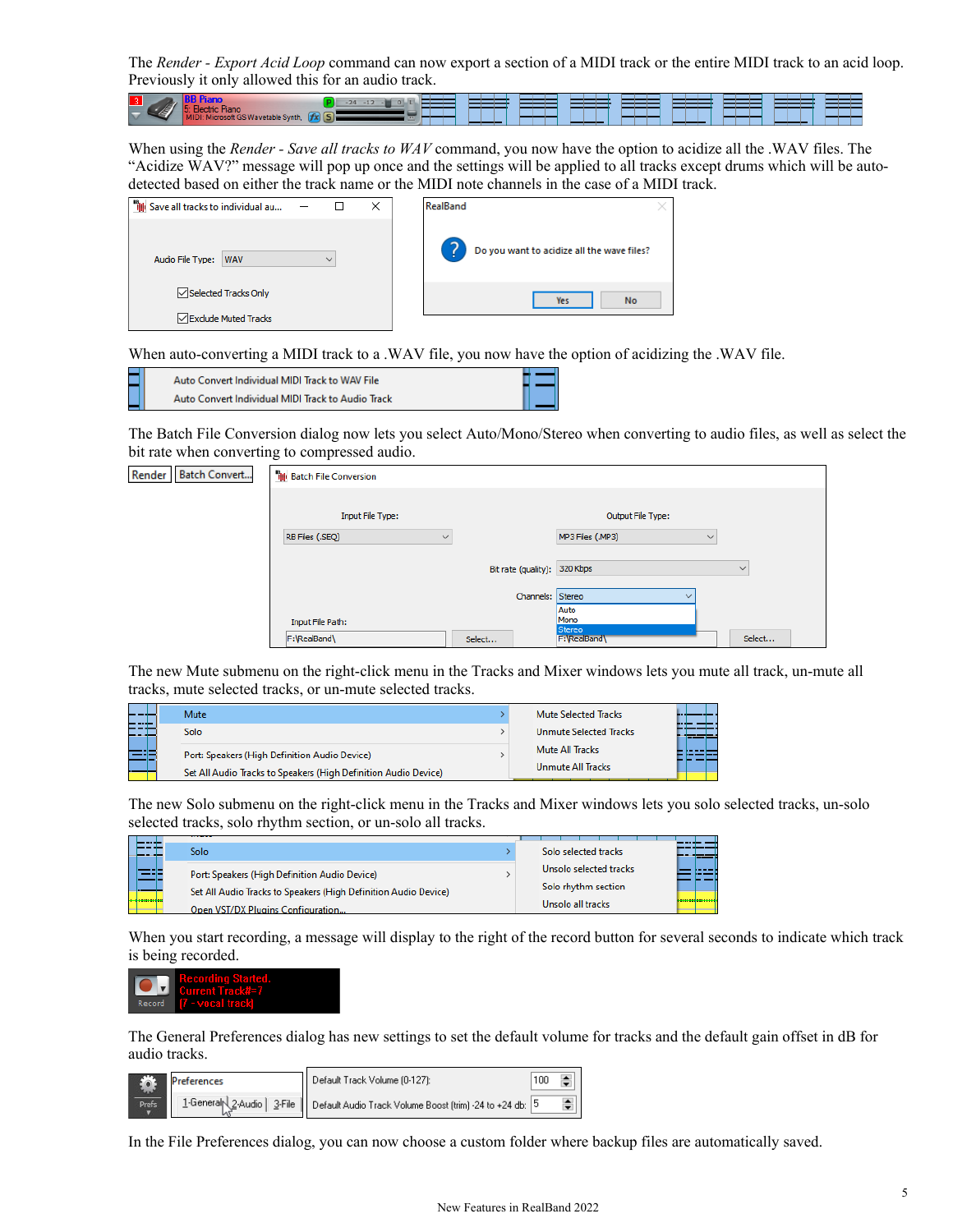|              |                                |    | Save backups to custom backup folder instead of the default location. |        |
|--------------|--------------------------------|----|-----------------------------------------------------------------------|--------|
| <b>Prefs</b> | 1-General   2-Audio   3-File N | иг | C:\RealBand\MvBackup                                                  | Browse |

The Lead Sheet Options dialog now has a "Highlight played notes" checkbox that lets you enable or disable the highlighting of played notes independently of the regular Notation window.

| <b>Lead Sheet Window</b> | <b>Lead Sheet Options</b>               | ×                                 |
|--------------------------|-----------------------------------------|-----------------------------------|
| Print D<br>P.<br>Opt.    | Track-Specific settings                 |                                   |
|                          | * Track 3 - BB Guitar                   | <b>▽</b> Selected                 |
|                          | □ Include Treble Clef                   |                                   |
|                          | √ Include Bass Clef                     |                                   |
|                          | Tablature:<br>None                      |                                   |
|                          | Clef Sign Every Line                    | 2<br>Bars per Line (in 4/4)       |
|                          | Key Signature Every Line                | First Bar Is Lead In              |
|                          |                                         | Resolution:<br>4 (Sixteenth)      |
|                          | Chord Symbols<br>◡                      | Chords Above Each Track           |
|                          | Bar # Offset<br>0                       | C5<br>Clefs split at:             |
|                          | Show Bar Nums Every Bar<br>$\checkmark$ |                                   |
|                          | Show Title                              | Medium - 4 staves<br>$\checkmark$ |
|                          | Highlight played notes                  | Stayes per page<br>4              |
|                          | Margins                                 | Font Size:<br>100                 |
|                          | OK<br>Cancel                            | Help                              |

In the Tracks window, in the situation where a long track name wraps to the line immediately below the track name (the track name is displayed using two lines), the font size and color of the lower area will match the font size/color of track name field itself to make it more obvious that the track name wraps to the lower field.



When loading in a .SEQ file, if a VST plugin used isn't yet installed into RealBand or a DX plugin used isn't installed on the computer, then the list of these plugins will be written to the flash message log.



More ASIO formats are supported (big-endian, and 64-bit floating point) although these are UNTESTED and likely uncommon.

| .                   |                                                                                                                                 |
|---------------------|---------------------------------------------------------------------------------------------------------------------------------|
| <b>Preferences</b>  |                                                                                                                                 |
|                     | 1-General 2-Audio   3-File   4-Big Lyrics Window   5-Notation   6-MIDI   7-Song Generation   8-SMPTE   9-Metronome   10 - Piano |
| Audio File Type     | Audio Driver Type                                                                                                               |
| 16-Bit. 44.1        | Enable Input Monitoring (ASIO / Windows Audio)<br>ASIO                                                                          |
| DAIA Class GAME and | и۱<br>Allow IM effects recording (ASIO/Windows Audio)                                                                           |

There is now an option to hide the display of nodes in the overview section of the Tracks window. This will display the overviews at the full height when tracks are expanded in size vertically.

| Gain Nodes (dB for audio tracks) (CC 11 for MIDI tracks) $\vee$ |  |  |  |  |  |  |  |
|-----------------------------------------------------------------|--|--|--|--|--|--|--|
| <b>Volume Nodes</b>                                             |  |  |  |  |  |  |  |
| Gain Nodes (dB for audio tracks) (CC 11 for MIDI tracks)        |  |  |  |  |  |  |  |
|                                                                 |  |  |  |  |  |  |  |
|                                                                 |  |  |  |  |  |  |  |

The Bar Settings dialog in the Chords window now allows you to enter Meter changes.

| Settings for Bar 29 |                                          |               |                  |       |  |
|---------------------|------------------------------------------|---------------|------------------|-------|--|
| Key Change:         | $\checkmark$<br>$\overline{\phantom{a}}$ | Meter Change: | 3/4 <sub>1</sub> | Clear |  |
| Style Change:       | $\overline{\phantom{a}}$ . STY           |               | Clear            |       |  |
|                     | Instrument changes                       |               |                  |       |  |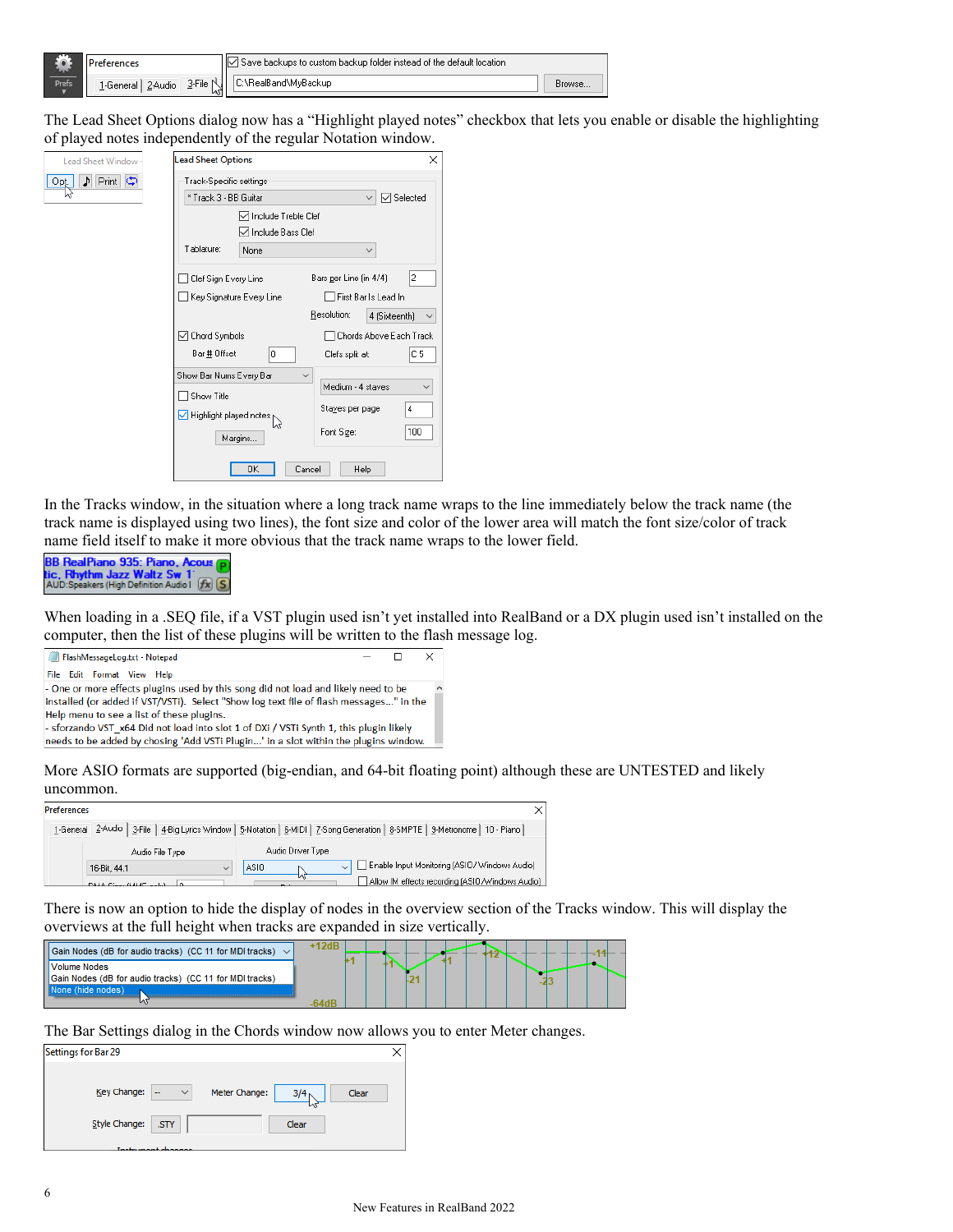When inserting or deleting a tempo in the Tempo Map, you now have the option of stretching any audio that exists in the section of the song that is affected by the change in tempo.

| Tempo Map (Ctrl-4)                                       | $\Sigma$<br>$\Box$<br>$\Box$ | RealBand                                                                                                                   |
|----------------------------------------------------------|------------------------------|----------------------------------------------------------------------------------------------------------------------------|
| $-1:01:000$<br>130<br><b>Tempo Event</b>                 | <b>Ins</b><br>$\times$       | Do you want to stretch/reduce any audio in the area of the<br>?<br>song that will be affected by the inserted tempo event? |
| Time:<br>$\overline{0}$<br><b>STATE</b><br>Tempo:<br>140 | Del<br>Change<br><b>Fill</b> | No<br><b>Yes</b>                                                                                                           |

When loading an XML file from Guitar Pro that has two clefs of guitar notation on 1 part, RealBand will correctly load the tab clef and ignore the redundant other clef.

|  | File name:   Summer Breeze.xml |      | Music XML Files (.XML) (*.XML) ~ |
|--|--------------------------------|------|----------------------------------|
|  |                                | Open | Cancel                           |

| Load XML File |                                                         |
|---------------|---------------------------------------------------------|
|               |                                                         |
|               | Select Tracks to load:                                  |
|               | Source Track: 1: Guitar----------> Destination Track: 1 |

You can now insert/remove a trill (tr symbol) for a note with the Notation window right-click menu. RealBand can also read trills from XML files.

| $\bm{dr}$ |              | <b>Notation Symbols</b>                     | Slur                  |  |
|-----------|--------------|---------------------------------------------|-----------------------|--|
|           |              | Cleanup Orphaned Notation Controller Events | Crescendo             |  |
|           |              | Chord height adjustment                     | Decrescendo           |  |
|           |              | Advance by 1 peg (Alt + Right Arrow)        | Staccato              |  |
|           |              | Backup by 1 peg (Alt + Left Arrow)          | Regular Accent        |  |
|           |              | <b>Notation Mode</b>                        | Legato Accent         |  |
|           | $\checkmark$ | <b>Editable Mode</b>                        | Staccatissimo         |  |
|           |              | <b>Staff Roll Mode</b>                      | <b>Marcato Accent</b> |  |
|           |              |                                             | Trill                 |  |
|           |              | Vocal Synth (Auto)                          |                       |  |

RealBand can now recognize if a track within an MGU/SGU file is set to a custom RealTracks instead of just the default. Previously, if you opened the file, selected a different RealTracks, saved the song, and reopened into RealBand, the custom RealTracks was ignored.

| File name:   my_bossa.SGU | *.MID;*.SEQ;*.?G? |
|---------------------------|-------------------|
|                           | Onen              |

|             | File name:   my_bossa.SGU                        |      |
|-------------|--------------------------------------------------|------|
|             | Save as type: Band-in-a-Box Songs (.?G?) (*.?G?) |      |
|             |                                                  |      |
| wse Folders |                                                  | Save |
|             |                                                  |      |

The StylePicker is enhanced.

 $\equiv$ 

The mixer area has an additional row for the Utility tracks to show which instruments are included in the Utility tracks.

| Bass 1RT                    | 3786:Bass, Synth, MinimalHipHopHeld 095 [Ed (Great Oz) Clare]                          |  |  |  |  |  |  |  |
|-----------------------------|----------------------------------------------------------------------------------------|--|--|--|--|--|--|--|
| Synth 1 RT                  | 3784: Synth, Rhythm MinimalHipHopGhostPads 095 [Ed (Great Oz) Clare]                   |  |  |  |  |  |  |  |
| Drums RD .                  | RealDrums=ElecHipHopMinimal^5-chor,bkd2 [Ed (Great Oz) Clare]                          |  |  |  |  |  |  |  |
| Synth 2RT                   | 3785:Synth, Background MinimalHipHopDistVoice Ev 095 [Ed (Great Oz) Clare]             |  |  |  |  |  |  |  |
| Bass 2 RT                   | 2743:Bass, Synth, AltHipHop8ths Ev16 085 [Ed (Great Oz) Clare]                         |  |  |  |  |  |  |  |
| Melody                      |                                                                                        |  |  |  |  |  |  |  |
| Soloist                     |                                                                                        |  |  |  |  |  |  |  |
| Guitar 1 RT<br>$\checkmark$ | 4010:Guitar, Electric, Rhythm ModPopDistortedSwellsHeld 95 [Charlie Gannon] [+3 more ] |  |  |  |  |  |  |  |
| Guitar 1 RT<br>۸            |                                                                                        |  |  |  |  |  |  |  |
| Loop<br>Guitar 2 RT         |                                                                                        |  |  |  |  |  |  |  |
| Guitar 3 RT<br>Utility 5    |                                                                                        |  |  |  |  |  |  |  |
| Utility 6<br>Utility 7      |                                                                                        |  |  |  |  |  |  |  |
| Utility 8<br>v              |                                                                                        |  |  |  |  |  |  |  |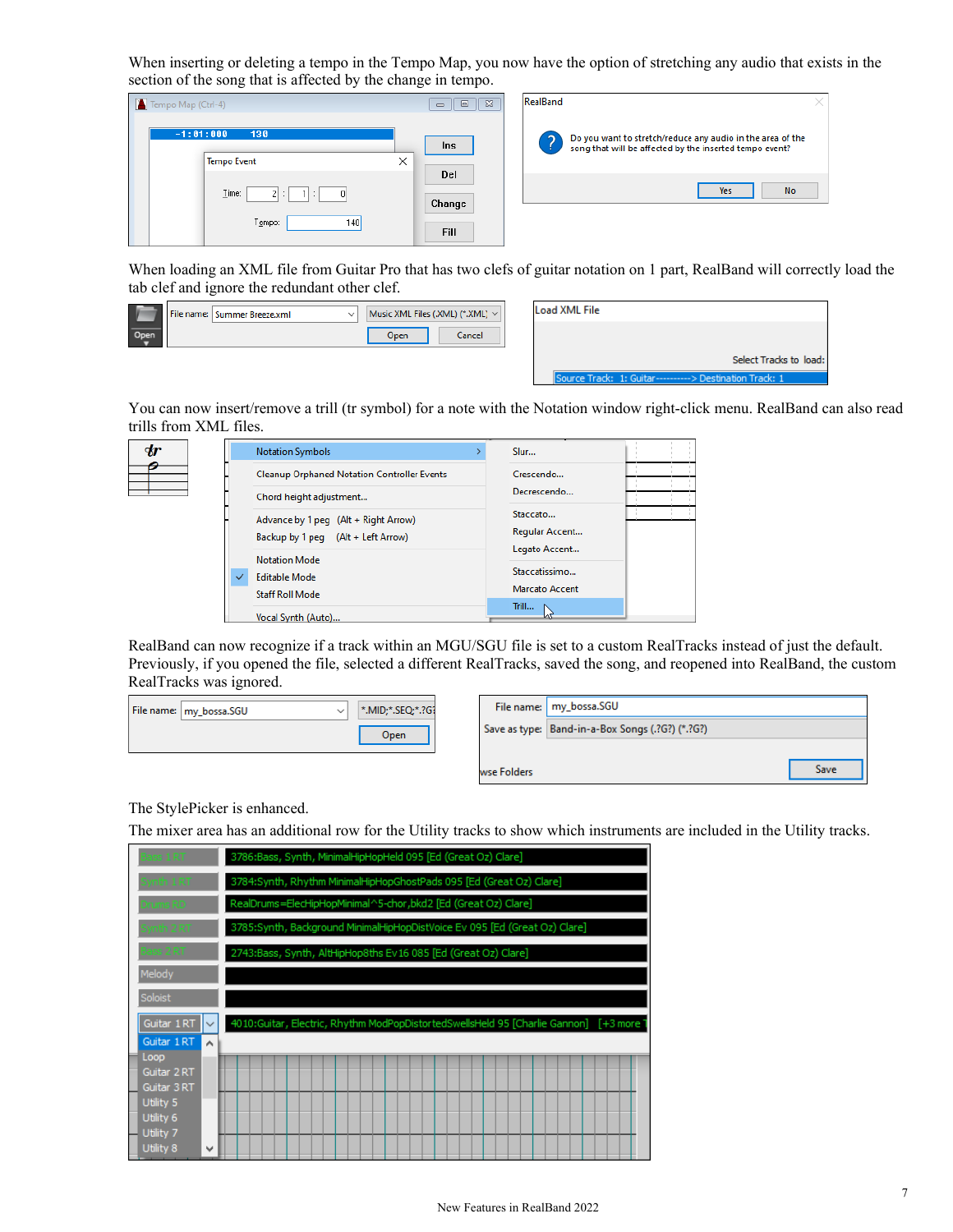# The Other filter button has more menu items.

| Other                                                       |      |       |               | Styles that use Utility Tracks | Styles that have full song demos, with vocals                   |                        |        |         |        |           |                |
|-------------------------------------------------------------|------|-------|---------------|--------------------------------|-----------------------------------------------------------------|------------------------|--------|---------|--------|-----------|----------------|
| Category                                                    | ▼    |       | $TimeSig$ $V$ | $Feel$ $\blacktriangledown$    | $Type \vert \blacktriangledown$<br>$Tempo$ $\blacktriangledown$ | Utility Tr. $ \nabla $ |        |         | Clear  | Refresh   |                |
| 21 items in list. Sorted by: # of Instruments (Low to High) |      |       |               |                                |                                                                 |                        |        |         |        |           |                |
| Name                                                        | Type | TSia  | EvSw          | Tempo                          | Long Name                                                       | Genre                  | Group  | Date    | Set#   | $#Instr*$ | #8             |
| STARK+                                                      | R    | 4/4   | ev8           | 95                             | Stark Minimalist Synth Hip Hop                                  | Hip Hop                | Pop 40 | 2021/11 | RT 387 | 9         | 6              |
| <b>EVIL</b>                                                 | R    | 4/4   | ev8           | 70                             | Evil Modern Synth Pop                                           | Modern Pop             | Pop 40 | 2021/11 | RT 387 | 7         | $\overline{2}$ |
| EAST <sub>2</sub>                                           | R    | 4/4   | ev8           | 95                             | East Modern Pop Groove                                          | Modern Pop             | Pop 45 | 2021/11 | RT 387 | 7         | $\mathbf{2}$   |
| EAST+                                                       | R    | 4/4   | ev8           | 95                             | East Modern Pop Groove                                          | Modern Pop             | Pop 45 | 2021/11 | RT 387 | 7         | 4              |
| <b>MALLER</b>                                               |      | 4 I.A | ov.           | ÆΩ                             | <b>Vault Modern Pop</b>                                         | <b>Ballad</b>          | Don 40 | 2021/11 | DT 310 |           | n.             |

The Set # column shows HalfDouble for Half-time/Double-time variation styles.

| Name        | Type | TSia     | EvSw | Tempo                | Long Name                      | Genre            | Group      | Date    | $Set#$ *   | #Instr |
|-------------|------|----------|------|----------------------|--------------------------------|------------------|------------|---------|------------|--------|
| * BACHRA8   |      | 4/4      | ev8  | 220                  | Bachram 8ths-220 Mando Soloist | Celtic           | Country 50 | 2020/12 | HalfDouble |        |
| * BANK      |      | 4/4      | ev16 | 100                  | Bank 16ths-100 Banio Bluegrass | Bluegrass        | Country 75 | 2020/12 | HalfDouble |        |
| * BANK8     |      | 4/4      | ev8  | 200                  | Bank 8ths-200 Banjo Bluegrass  | <b>Bluegrass</b> | Country 75 | 2020/12 | HalfDouble | 6      |
| ----------- |      | $\cdots$ |      | $\sim$ $\sim$ $\sim$ | _ _ _ _ _ _ _ _ _ _ _ _ _      |                  |            | ------- |            |        |

We've added more user categories (e.g., Xtra12 All Styles, XPro Styles, Style Demos with Vocals, etc.)

| Category | Choose and Show User Category []                                                                                                                                                                                                                                                                                                                        |  |  |  |  |  |  |  |  |
|----------|---------------------------------------------------------------------------------------------------------------------------------------------------------------------------------------------------------------------------------------------------------------------------------------------------------------------------------------------------------|--|--|--|--|--|--|--|--|
|          | Choose User Category to display in StylePicker                                                                                                                                                                                                                                                                                                          |  |  |  |  |  |  |  |  |
|          | Filter String                                                                                                                                                                                                                                                                                                                                           |  |  |  |  |  |  |  |  |
|          | PG Music Xtra Styles Xtra10 Folk Celebration 1<br>PG MusicVtra StylesVtra10 Jazz 10<br>PG MusicWtra StylesWtra10 Rock-Pop 10<br>PG Music Xtra Styles Xtra11 All Styles<br>PG MusicVtra StylesVtra11 Country 11<br>PG Music Vtra Styles Vtra11 Half and Double Time 1<br>PG MusicWtra StylesWtra11 Jazz 11<br>PG Music Vitra Styles Vitra 11 Rock-Pop 11 |  |  |  |  |  |  |  |  |
|          | PG Music Xtra Styles Xtra12 All Styles<br>PG Music Vtra Styles Vtra12 Blues 1<br>PG MusicWtra StylesWtra12 Country 12<br>PG MusicWtra StylesWtra12 Jazz 12<br>PG Music Vtra Styles Vtra12 Rock-Pop 12                                                                                                                                                   |  |  |  |  |  |  |  |  |

#### The RealTracks Medley dialog is improved.

#### It now opens instantly.

| Create a Medley of different RealTracks (to change during song) |                                                   |           |           | × |
|-----------------------------------------------------------------|---------------------------------------------------|-----------|-----------|---|
| Change to a new RealTracks every                                | 8 bars                                            |           |           |   |
|                                                                 | Play all simultaneously                           |           | Duplicate |   |
|                                                                 | Start on second item in the list                  |           |           |   |
| List of RealTracks for this track                               |                                                   | dB Offset | Panning   |   |
|                                                                 | 1466 Medley [8 bars] GypsyJazzWaltz,, Fiddle, Gt, | 0         | 0         |   |
|                                                                 | 1458 Fiddle, Soloist GypswlazzWaltz Sw 200        | 0         | 0         |   |

The arrow buttons have been removed. You can now just click on the list to select RealTracks.

| -List of RealTracks for this track |  |
|------------------------------------|--|
|                                    |  |
|                                    |  |

| 1466 Medley [8 bars] GypsyJazzWaltz,, Fiddle, Gt, N         |
|-------------------------------------------------------------|
| 1458 Fiddle, Soloist GypswlazzWaltz Sw 200                  |
| 1462 Guitar, Acoustic, Soloist GypsyJazzWaltzGonzalo Sw 200 |